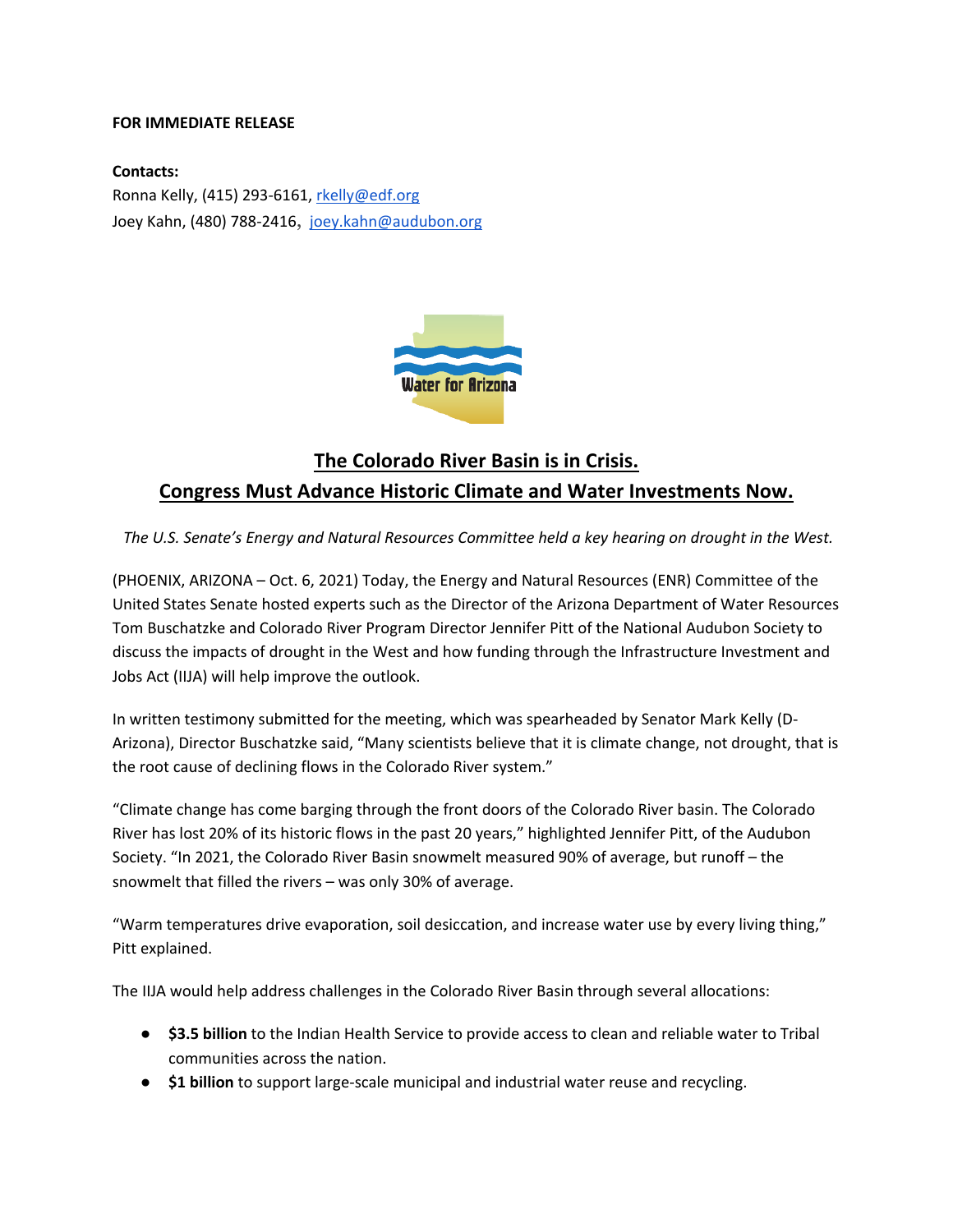- **\$1.6 billion** to fund alternative water supply development, including groundwater storage and recovery.
- **\$3.2 billion** to upgrade aging agricultural infrastructure and operations.

Resources allocated through the IIJA would also help implement Arizona's Drought Contingency Plan and support ongoing endangered species recovery and conservation efforts.

In response to this important committee hearing, the **Water for Arizona Coalition** issued the following statement:

"Today's Senate hearing comes at a critical juncture for Arizona and the entire Colorado River Basin, and we want to thank Senator Kelly for his leadership and steadfast commitment to addressing the severe drought plaguing Arizona and the West. New projections released just last month show that water levels in Lake Powell and Lake Mead could reach critically low levels as early as 2022. The worsening hydrology against the backdrop of climate change and aridification underscores the need for federal investments outlined in the Infrastructure Investment and Jobs Act (IIJA) and the Budget Reconciliation Package currently before Congress.

"If passed, the IIJA would help Arizona make progress advancing immediate and long-term solutions to address drought impacts and build climate resilience, and improve access to clean and reliable drinking water.

"The IIJA's passage will be a critical step for supporting water resilience in the Colorado River Basin, but by itself is insufficient to address the climate crisis. Aridification caused by climate change is the root cause of diminishing water supplies in the Colorado River Basin, and Congress must also take bold action to face climate change head on and pass the Reconciliation package."

###

## **About the Water for Arizona Coalition**

*The Water for Arizona Coalition is a community of Arizonans who support innovative practices and smart policies to ensure a reliable water supply to meet the state's needs. The Coalition was recently recognized as an Arizona Capitol Times "2020 Leader of the Year" for their efforts in protecting Arizona's most valuable resource. Organizational support is provided by solution-oriented groups like American Rivers, Audubon Arizona, Business for Water Stewardship, Environmental Defense Action Fund, and Western Resource Advocates that collectively have over 60,000 Arizona members, as well as hundreds of hunters, anglers, and outdoor recreation enthusiasts across the state.*